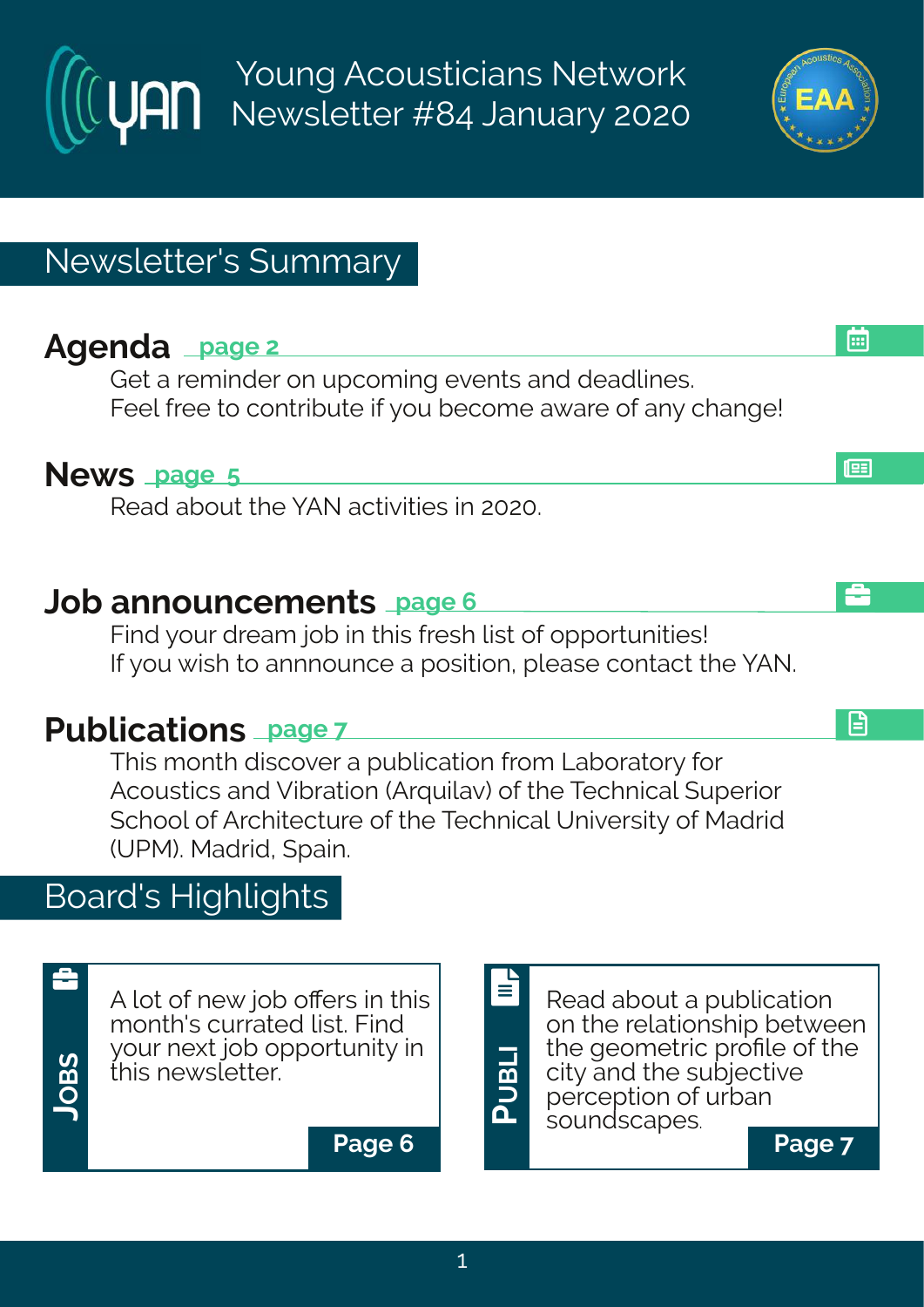### Yt gsq mk#Jzi r xw

#### **Cervey #575**

6:  $\frac{\cancel{x}}{4}$  #26 <  $\cancel{x}$  # #FKUFH #7575 # #Frkps 2 K virgl #Ul } wongept Fgsywongw #Hsrjivirgi 34 y wi} # Yrmih#Pmkhsq

85<sup>x</sup> #2486<sup>x</sup> # #NHFSHJ#7575# #Nxivrexmsrep#Hsrjivirgi#sr#Fgsywxmgw#erh#Ssmwi#Hsrxvsp# Jrkmiiwnk3#}hri} #Fyww.epme

86<sup>x|</sup> # 1N] (#7575# #Ttirmnk#Hiviq sr}#sj#vli#Ntxivrexmsrep#|iev#sj#(syrh3#Jevmw1#Kvergi

#### Ki f wev  $\#575$

6 << # #246 > x # #Rih}re#7575 # #Rihmaiwerier#Hsrjivirgi#sr#(xvygxyvep#}req mgw#erh# Znfrusegsyword words et sprinklep

 $6 = x$  #24776 $x$  # JSTWR (# # i whar w#sv#Ssmwi#N' hygmk#Rexivment were h# xvygxy viw#Fgxnsr# Kmep#zirx StHsmotfve1#Usvxykep

75<sup>x</sup> # #Uyfprg# svowlst# #Merhw2sr# svowlst# iwwm3Kpswhne1#Y (F

7:  $*$  # #Llyfpront svow st# # nknownexosin #si#Yvfer#Ssmwi#erh#syrh#nn#e#qew#Sexosin 3# (mket svi # mket svi

#### Reval #575

6;  $\frac{1}{2}$  #246 <  $\frac{1}{4}$  #HHZUG#7575 # #N xi vrexms rep#Hsrjivirgi#sr#Zsmoji#Ul } wmspsk } #erh# Grsnq i gler monost virsf pitK vergi

6;  $\frac{\cancel{0}}{12}$  # # FLF#7575# #9; 3FFryep#Livq er#Hsrjivirgi#sr#Fgsywwqnw3AMerrsziv#  $L$ i vq er  $\}$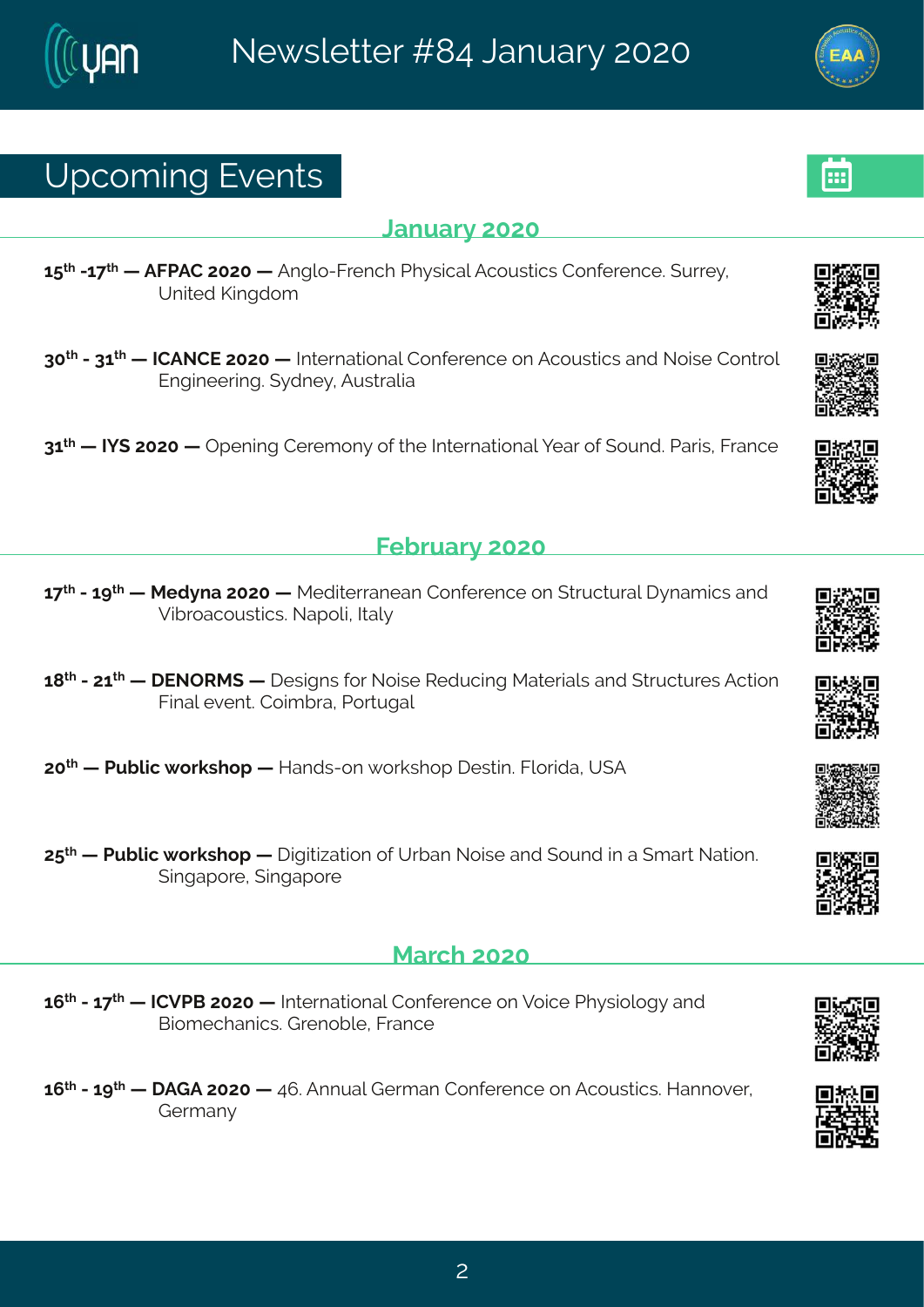# Yt gsq mk# i ehpni w

#### **Cervey #575**

6: \* # #HHGJS#7575# #Hsrkviww#sr#Ssmwi#ew#e#Llyfpnop#Miepol#Llusfpig 3#xsgolspot# ({i hi r 3Ff wwegx#w f g mwnsn

- 6: <sup>xl</sup> # #NIRF#7575# #Nixi vrexmsrep#Hsrijvi rgi#sr#Ssmwi#erh#Zmívexmsr3#Qivzi r#Ginkmyg 3# Ff wwegx#w f g mwnsr
- 6:  $*$  #  $#$  (1  $#$  575 #  $#$  r given n  $*$  #  $*$  shipon k# n  $#$  w  $\gamma$  ox  $\gamma$  eq now  $*$   $\alpha$   $\gamma$  zir  $*$   $\beta$   $\alpha$   $\gamma$   $\alpha$   $*$ Ff wwegx#w f g mwnsr
- 6 << 4 # 4V y m x # vsriw # #V y m x # vsriw 3F# } q t swnyq #sr#Ssnwi# vsq #YF (w4YFZw 3U evnw # Kver ai 3Ff wweax#wf a mwnsr
- 86<sup>x</sup> # #HHYF#7575# #Ntxivrexmsrep#gsrjivirgi#sr#Yrhiv{exiv#Fgsywwmgw&tsyxleqtxsr# YP3Ff wwegx#wyf q mwnsr
- 86<sup>x</sup> # #HH(Z#7<# #7<x #Ntxivrexmsrep#Hsrkviww#sr#(syrh#erh#Zmfvexmsr3#Uvekyi#H~igl# Wit yf pro 3 U i v2vi zm { # et i v#w f q mwns r

#### Ki f wev} #575

- $65^{\text{th}}$  # # MF#7575 # # } q t swmpq #sr#M} h vseqsyw monow \$4Q f e # Usperh  $\frac{34}{5}$ Ff wwegx#w f g mwnsr
- 68<sup>xl</sup> # #HHF ((U#7575# #Nhaivrexmsrep#Hsrjivirgi#sr#Fgsywwmogw/#tiigl1#erh#nkarep# Uvsgi www.mk3KGevgipsre#ttem3Uetiv#wfgmwnsr
- 68<sup>x</sup> # #HHF((U#7575# #Nxivrexmsrep#Hsrjivirgi#sr#Fgsywwmgw/#(tiigl1#erh#(nkrep# Uvsgiwwnk 36Gevgipsre#ttem 3Fyxl sw#ikmwwexmar
- 6 < <sup>\*</sup> # #GSFR#7575# #Gepxmg2Ssvhmg#Fgsyww.ngw#Riixnnk.34Twps1#Ssv{e}3# Uet i v#w f q mwnsr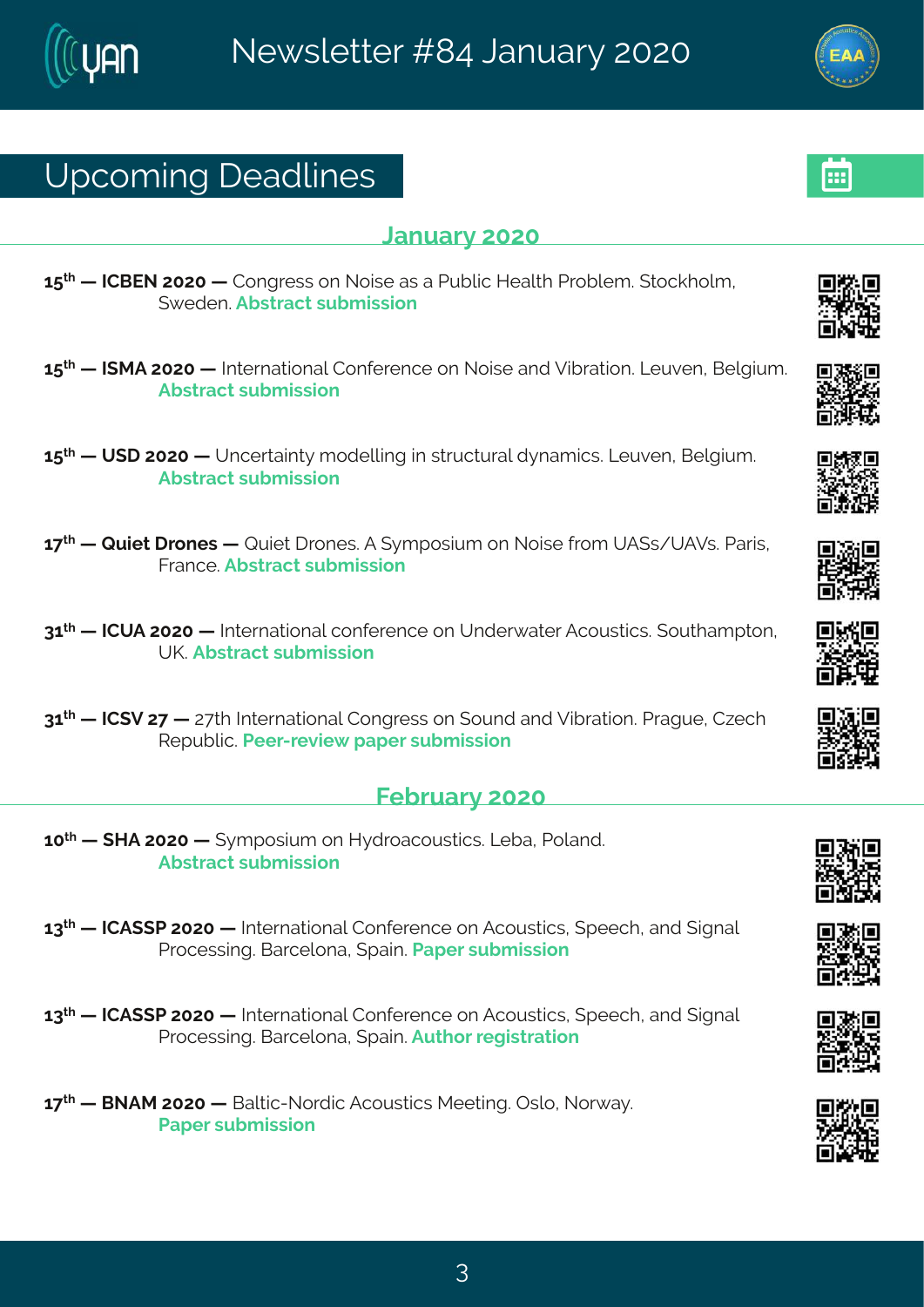## Yt gsq mk# i ehpni w

#### **Reval #575**

6:  $\frac{1}{4}$  # # xi vrsmvi#7575# # Naxi vrexmsrep#Hsrkviww#erh#Jltswmxnsr#sr#Ssmwi#Hsrxvsp# Jrkmii wmk3#isyp#Psvie3Ffwwegx#wfgmwnar

 $6 <$ <sup> $\frac{1}{4}$ </sup> #KF#7575# #Kswa #Favwwmova 3KQ sr #Kverai 3# Uet i v#w f q mwnsr

78<sup>x</sup> # # MF#7575 # # } q t swm, q # sr # M} h vseqsy ww.on w \$ Q f e # Usper h 3# Uet i v#w f g mwnsr

7; \*# #Vymix#Ivsriw# #Vymix#Ivsriw&F#{}qtswmyq#sr#Ssmwi#|vsq#YF(w4YFZw&Uewmw# Kver ai **3U**et i v#w f a mwnsr

86<sup>x</sup> # #FLF#7575# #9; 3FFrryep#Livqer#Hsrjivirgi#sr#Fgsywwmgw&AMerrsziv#Livqer}3# Uet i v#w f q mwnsr

86<sup>x</sup> # #NISZM#7575# #Nixivrexmsrep#(x)vmer#Ssmwi#Zmfvexmsr#erh#Mewlriww#Hsrkviww3# Lve~#Fyww.me3Luletiv#wfqmwnsr

86<sup>x</sup> # #HHGJS#7575# #Hsrkviww#sr#Ssmwi#ew#e#Uyfpog#Miepxl#Uwsfpiq 3#xsgolspq # ({ i hi r 3 Let i v#w f q mwns r

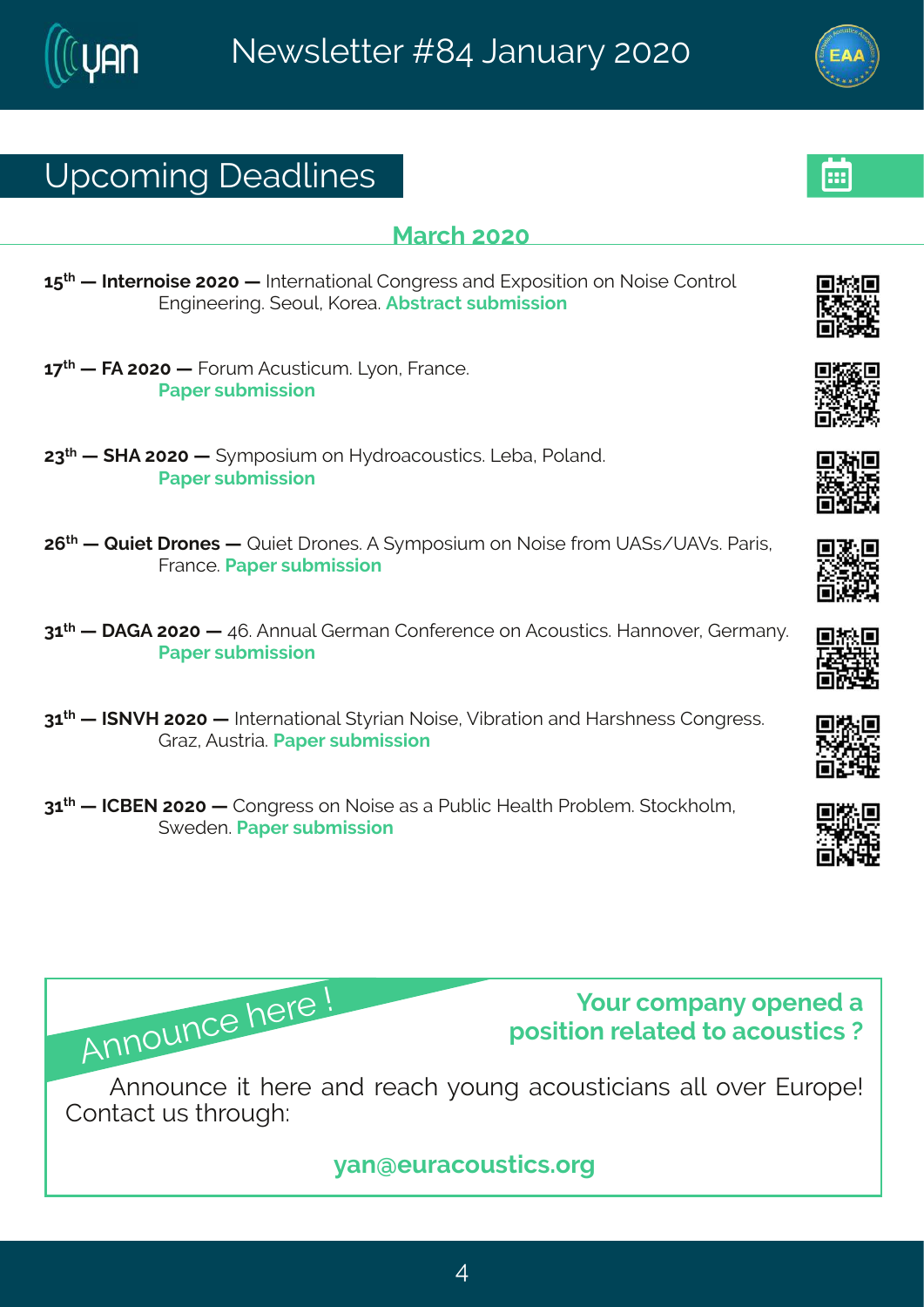### Si { w

#### Met  $t \nbrace \# \overline{S}$  i  $\{ \#$  i ev

[ i pgsq i #mn#7575\$#Fjxiv#wsq i #he}w#sO1# xli# FS# mo# f ego # er h# vyrrm k # xs#t vit evi#xli# izirxw#sj#xlmw#ri{#}iev3#Fqsrkw#sxliv#xlmnkw# 7575# world i#Ntxivrexnstrep#liev#si#(svrh#mxl#e# pewki#ryqfiw#sj#izirxw#tperrih#epp#sziw#xli# { sydn#ew#{ ing#ew#e#way hirx#gsg tixmansr#xmapih# **OXIi#wsyrh#sj#xli# sypho3** 

 $\cdot$  Uku $\tilde{C}$ k $\tilde{C}$ ka<sup>2</sup>L

Tr#xli#egehiq mg#whi#q er}#mot swerx# izir xw#{ mpp# xeoi#t pegi# mngpyhmnk#Kswg# Foywwonova #Hxi#xwmirrneg#asriivirgi#si#Hxii# Jyvstier#Fgsywwng#Fwwsgmexmsr# jvsq#Mi#75xl# xs# Ni#79xl#sj#Ftwnd#mn#Q}sr#Kvergi3#Xli#NiRF# Hsrjivirgi# sr# Ssmwi# erh# Zmívexmsr# Jrkmiiwnk#wixyvrw#mm#7575#ew#{ipp#jvsq#<xl# xs#>xl#sj#(itxigfiv#mm#Qiyzir#Gipkmyg#ew# { ingette w#xl i#6<>xl #erh#6=5xl #q i ixmlk w#sj#xl i# Fasywordw# saminx}#si#Fa i wroe#m#HI rojeks#66x1 #  $x$   $\neq$  6:  $x$   $\neq$   $x$   $\neq$   $\neq$   $\neq$   $\neq$   $\neq$   $\neq$   $\neq$   $\neq$   $\neq$   $\neq$   $\neq$   $\neq$   $\neq$   $\neq$   $\neq$   $\neq$   $\neq$   $\neq$   $\neq$   $\neq$   $\neq$   $\neq$   $\neq$   $\neq$   $\neq$   $\neq$   $\neq$   $\neq$   $\neq$   $\neq$   $\neq$   $\neq$   $\$ Sszigfiv.3

 $N#7575$  #x i # FS # { mometor it #t yf prown m k # **xlnw**#q srxlp}#ri{wpixxiv#erh#(mpo#q iix#}sy#ex# gsrjivirgiw# mm# Qsr#-Kvergi.# Qiyzir# -Gipk myq.  $#$  T wps  $#$  $-Ss$  e  $\#$ Merrszi v# -Livger}.  $#$  iw  $#$ Qeje} ix  $#$ -Y (F. #erh #g svi  $#$  $\lceil$  i# { mono# swker mwi# xli# rs { # jeq sy w # fiiv# izirmnkw#jsw#xli#]syrk#erh#Jevp}#Heviiw# Fgsywagner w#xs#q i i x#er h#f sr h#mxs#e#zmzmh#  $gsq q yr m$ \$

 $(i$  i  $#$  sy#ewsyrh\$

#### $Kmh##Sf$  D

Knnhmk#e#nsf#nw#iwwirxmen#erh#vevid=#ew# iew}#ew#{i#{syph#pooi3#Nt#xli#Piph#sj#  $egsy$ wangw#} sy#ger#vip}#sr#xli#wnaiw#sj#xli# hroi vir x#r exnsr ep#ws grinx in w#xl ex#sjxir #l ezi #e# Osf#TOI w# wigxnsrw# sr#xlmw#Si{ wpixxiv# tyfpnwlih#ziv}#g srxl#fyx#epws#sr#wnwiw#wygl# ew#egehig mot swomsrw@usg #tlhtswep@usg #sw# Wiw eval Lexi \$# sro\*# i womexi# s#ewo # usyrh#ew# { ipo#er h#svgi#xl i#pygo#\$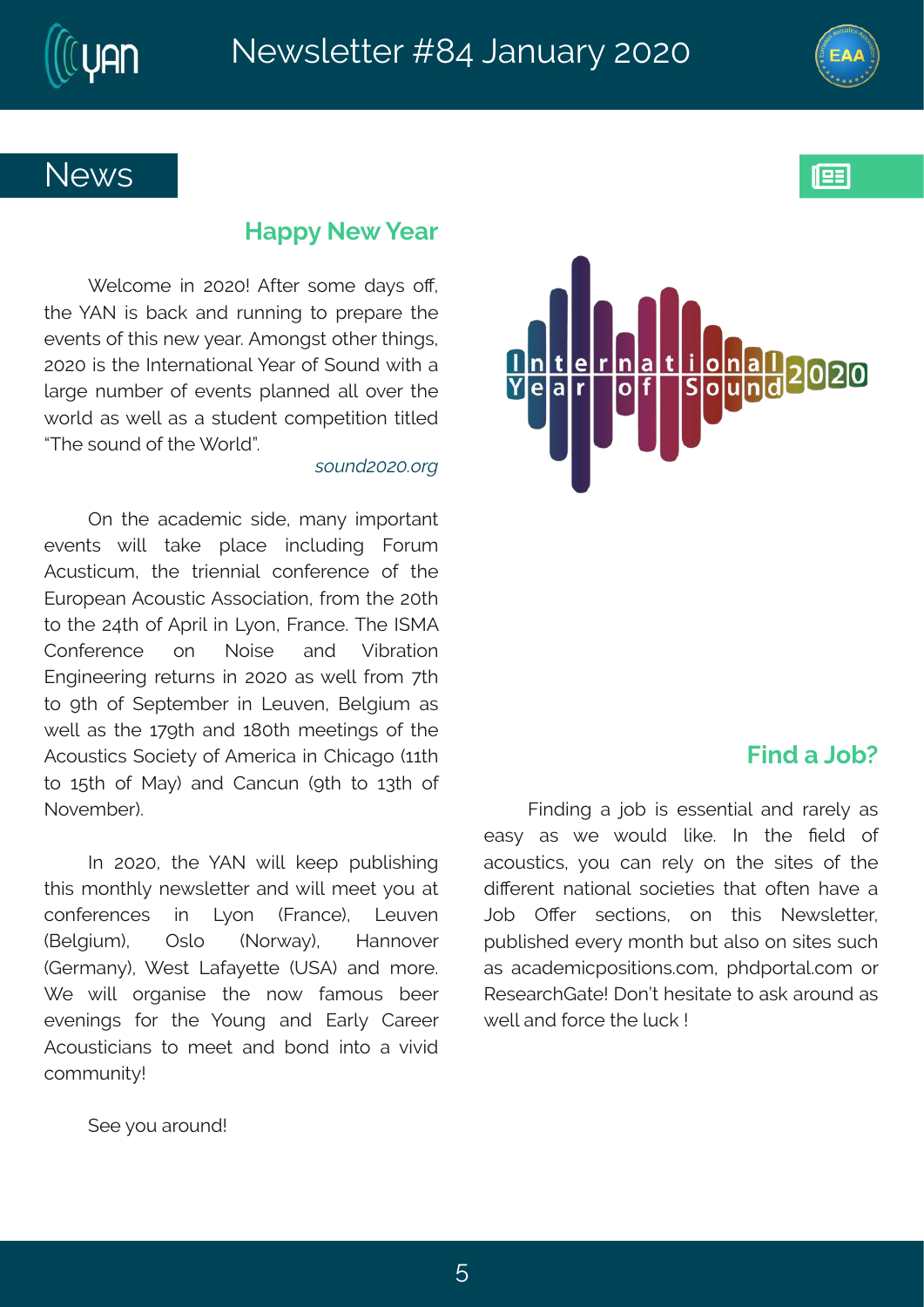# Osf#Frrsyrgiqirxw

Jevo}# xek i# Wiwievoll iv##ZWFHJ# vsnigx"#{ mig irw# mkn xep#Nihy www.miw#{ sjx{ evi3#Qjyzir# Gi dkma 3

Fasywomorths rwy pxerx14MF#Fasywomorth& e{fwthki{swl14A'rmaih#Pmkhsq3

Fasyword#tigreprowt#Vmixmo.3Kerfsvsykl1#Yrmah#Pmkhsg3

(gmir xnows# not #wt i grep mexosir #m#}h vs 2egsywnogw #{ i h mot #Yr nzi wwn</a>\$i#Fk wno y pxy vers#  $\frac{1}{2}$  (gm r gi w  $\frac{1}{2}$  w  $\frac{1}{2}$  on  $\frac{1}{2}$  (i hi r 3

HFJ#Jrkmiiv#t#Zilmopi#wmo; ypexmsr#erh#gship#hizipstgirx1#Zspzs#Uirxe3#Lsxlirfyvk1#  $({\nvert i \rvert n \rvert 3})$ 

Revni#Fgsywxngw#Jrkmiiv#Zer#Tsvh3#Vsxvivheq#Sixlivperhw3

Fgsyworg#Riewy viq ir x#Jrk miiv'#(syrh#spyxmsrw#Ntxivrexmsrep32Zmirre1#Fywwwme3

I i zipst q i r x#Jrk m i i v# nkmxep#, nkrep#LNsgiwwnnk 11R JI 2JQ Sphalr wfw go 11Fy www.ne3

(tigrapnw:#n:#Fgsywxngw:#m:#Kvirgl.1#Qmifliw:#Lvsyt33Ksypsywi1#Kvergi3

Uswild ans g#Zsmgi# hir xxx) #gsrziwnsnr#sj# | tviww.nzi# wtiigl o#NNHFR \$#Jevnw/#Kvergi3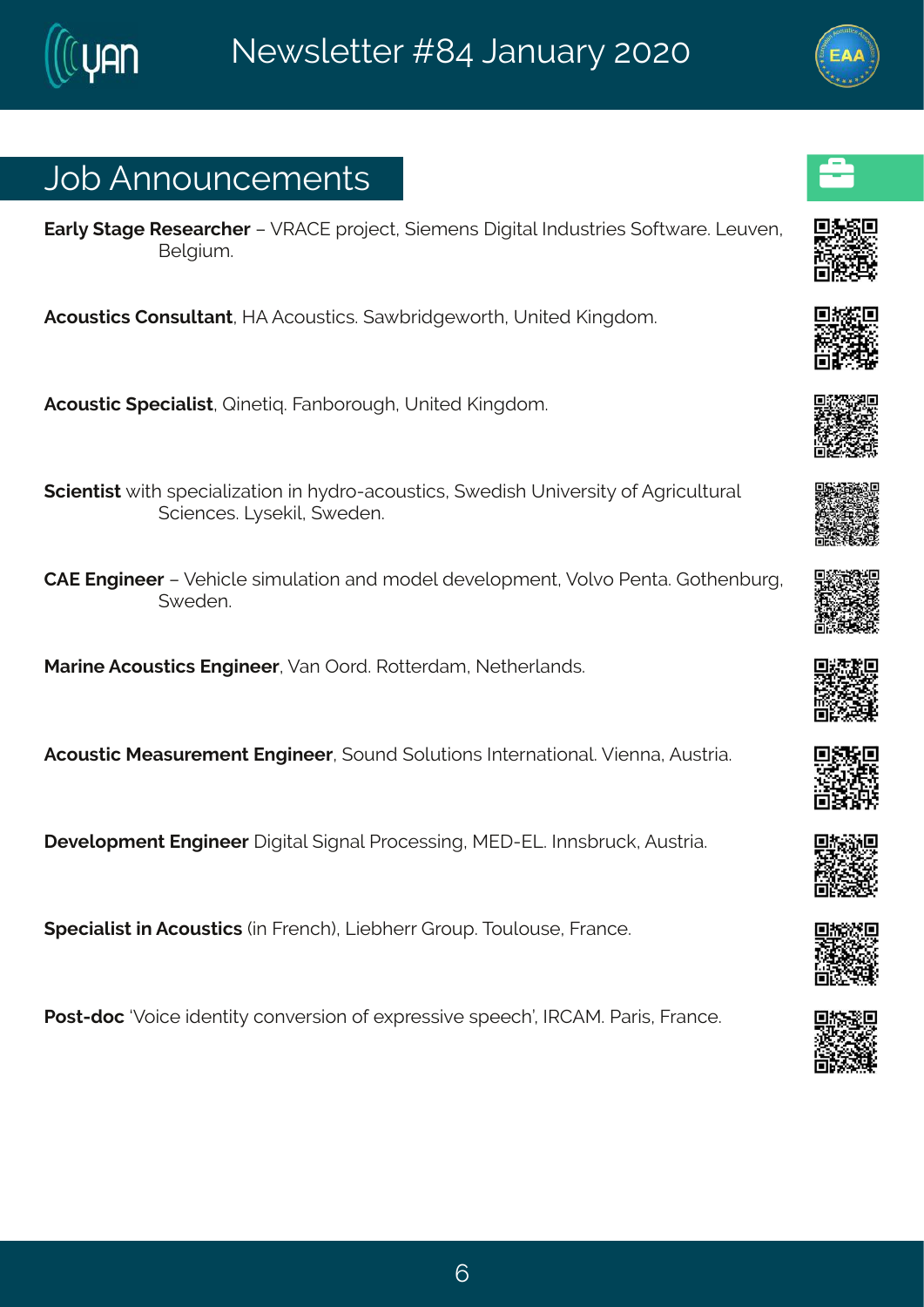

# Publications **Executive**



### **Relationship between the geometric profile of the city and the subjective perception of urban soundscapes**

Large urban areas are very prone to be contaminated by different pollutants beyond safe limits. In recent years, it is not only pursued that these environments comply with all the regulations in this regard, but also to make them as comfortable as possible for their inhabitants. Being noise one of the most harmful pollutants, researchers and administrations are focusing their efforts in understanding and improving the subjective perception of the urban sound. This understanding could allow to make better decisions in the planning of large urban areas or in the efficient management of the traffic flow.

The main purpose of this study is to evaluate if urban places with similar geometrical features are acoustically perceived in a similar manner. The study was conducted in the city centre of Madrid (Spain), where the sound was recorded in 13 places. and their geometrical features studied. In some of these places the recordings were performed more than one time, in different recording sessions, to study the acoustic

stability of the environments. Psychoacoustic indicators were extracted and statistical analysis as well as clustering analysis were performed. A listening test was conducted to evaluate the agreement between the quantitative results and the perception of a sample of 16 participants. Both the quantitative and the qualitative analysis reported that urban places with similar geometries are perceived in a similar way. Also, it was proven that a recording performed a particular day in one place is highly representative of that place for similar working conditions. These results point out the benefits of incorporating the psychoacoustic indicators in the planning of large urban areas in order improve the acoustic comfort besides reducing the noise pollution.

7